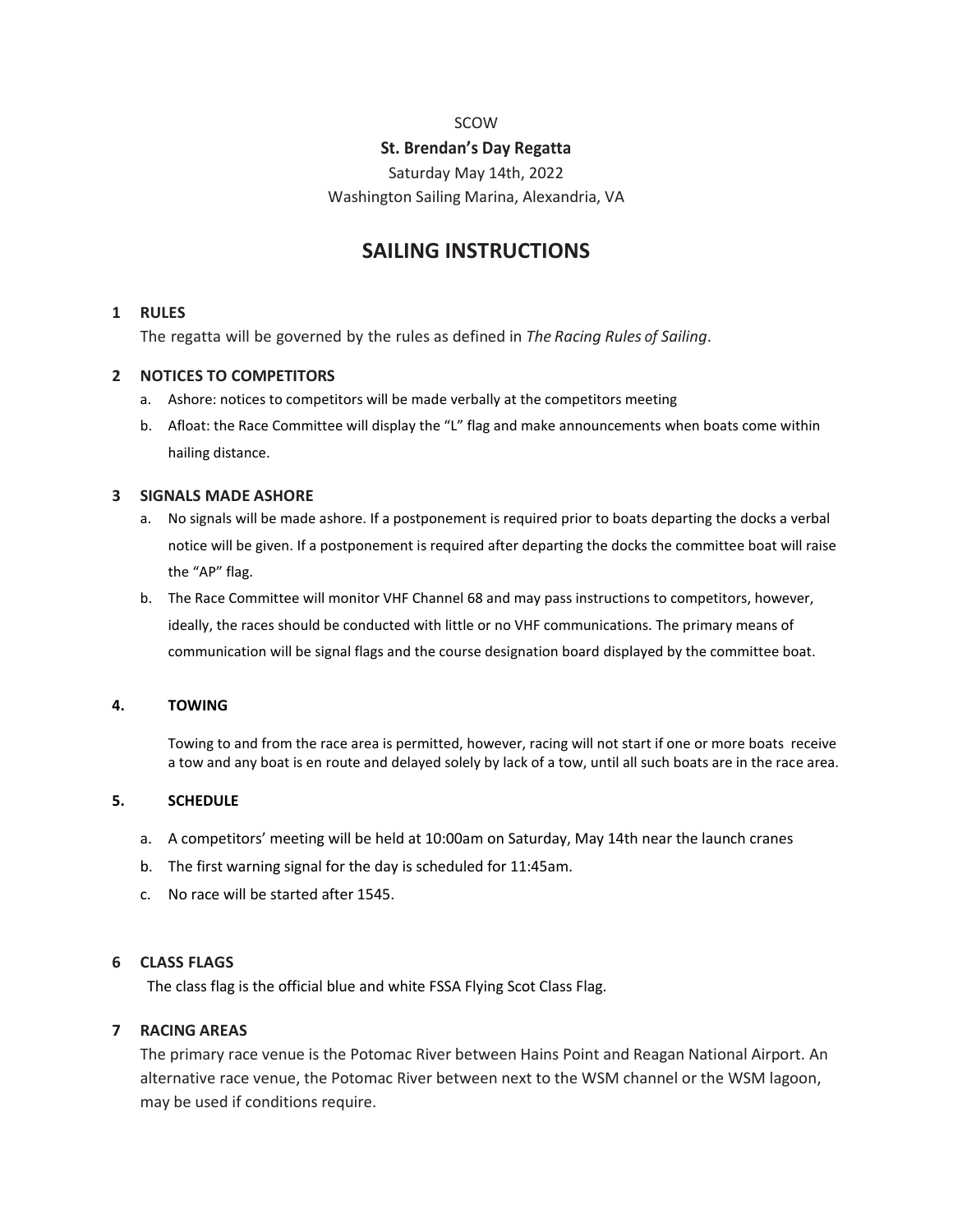## **8 THE COURSES**

The course will be Windward-Leeward either "W1" or W2" depending on wind conditions. The course will be designated on the Committee boat by letters and numbers exhibited on a Course Board. See the diagrams attached at the end of this document.

Primary course: course #1.

Alternate course: course #2.

## **9 MARKS**

The windward mark will be a yellow cylinder. The leeward mark will be a yellow cylinder. There may be an offset mark which will be a small yellow buoy. Other than the start and finish, all marks will be rounded to port.

## **10 THE START AND FINISH**

- a. Races will be started by using RRS 26 with the warning signal made 5 minutes before the starting signal.
- b. The start and finish lines will be between an orange flag on the Race Committee boat at the starboard end of the start line, and the nearby yellow pin buoy at the left end of the line.
- c. Boats over the starting line early at the start signal must return and re-cross the start line, during which time they must keep clear of all other boats.

## **11 PENALTY SYSTEM**

- a. A boat may take a penalty at the time of the incident to clear the foul. Her penalty shall be a one turn penalty, which includes one tack and one gybe in the same direction. This changes RRS 44.1.
- b. A boat that commits a foul within the zone of any mark except a starting mark is required to take a two turns penalty to clear the foul.

# **12 PROTESTS AND REQUESTS FOR REDRESS**

- a. The goal is to conduct spirited competitive races in which all competitors demonstrate high levels of good sportsmanship at all times. All competitors are expected to comply with and enforce the rules and it should be a rare exception that a foul/penalty is not settled on the water. A boat that is fouled should hail the fouling boat with "PROTEST" immediately. 5-10 seconds will serve as a reasonable amount of time for this hail. In order for a protest to be valid, this hail must occur within that timeframe. A boat that fouls another boat should, as soon as safely possible, take a one or two-turns penalty as appropriate.
- b. A boat must notify the Race Committee upon finishing a race if she intends to file a protest against another boat. Protests shall be delivered to the Race Committee no later than 30 minutes after the RC boat docks or no later than 30 minutes after the last racing boat docks, whichever is later. Hearings will be held as soon as the 30-minute period ends and all boats involved will be present. If a boat cannot be present for reasons outside her control the Race Committee may extend the time period. Protests will be decided by the Race Officer. All decisions will be final. Protests will not be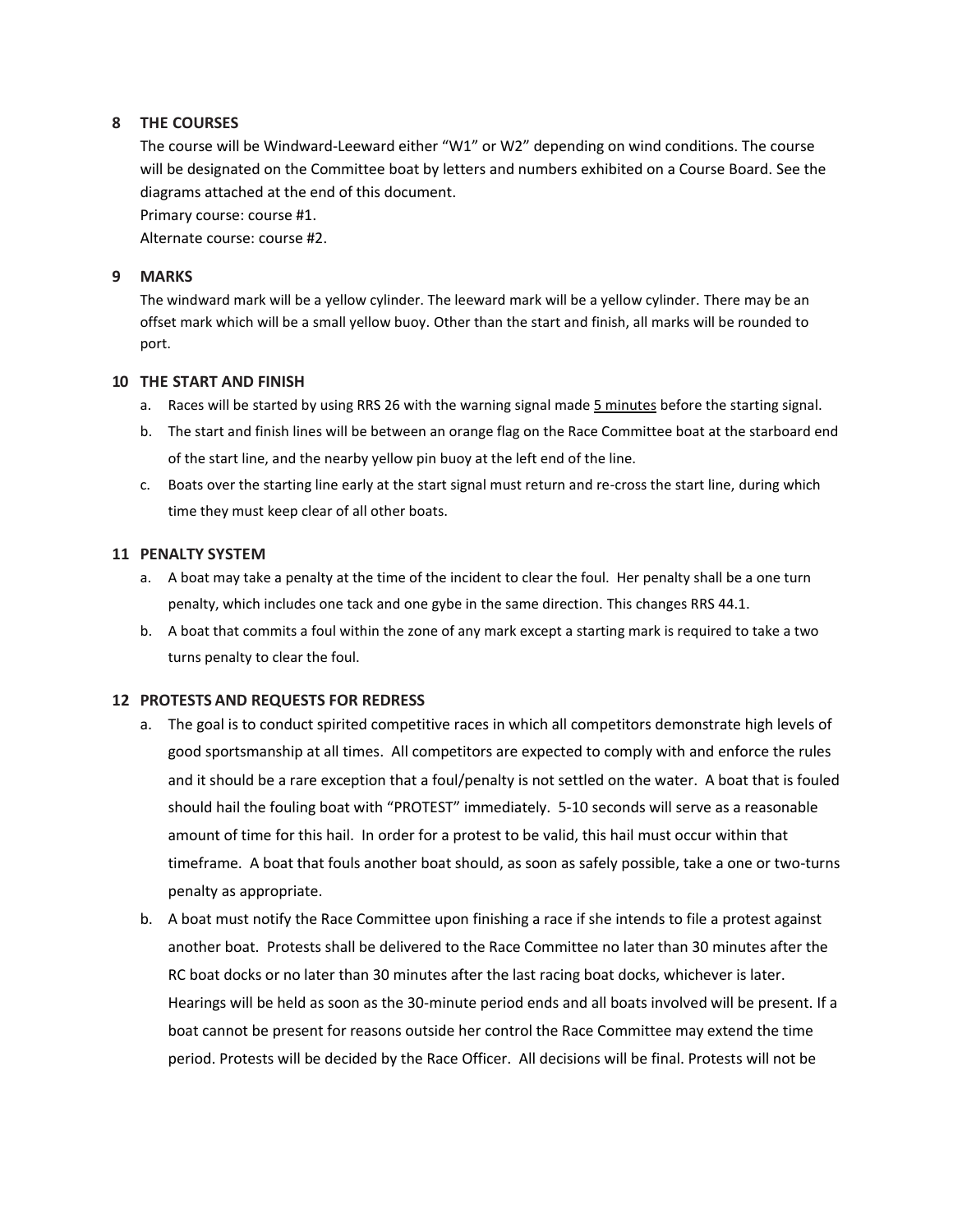accepted after the 30-minute period. In order to minimize protest hearings and disqualifications, Appendix T scoring penalty and arbitration meeting process is in effect.

## **13 SCORING**

The low-point scoring system will be used. The Race Committee intends to run as many races as possible in the allotted window. One race constitutes a regatta. All races will be counted. There are no throwouts. This changes RRS Appendix A2.

## **14 SAFETY REGULATIONS**

- a. When RC boat displays L flag while anchored in the starting area, sail past stern of RC boat on starboard tack and check in with sail number and skipper name. If RC boat displays L flag at any other time, follow the RC boat.
- b. Any boat that retires or leaves the course before racing is finished should notify the RC.

## **15 RADIO COMMUNICATION**

- a. Except in an emergency, for safety reasons, or to retire from the race, a boat that is racing shall not make voice or data transmissions and shall not receive voice or data communication that is not available to all boats. [DP]
- b. On the water, the race committee will monitor and may make courtesy broadcasts to competitors on VHF radio channel 68. Errors or omissions in courtesy broadcasts shall not be considered grounds for granting redress. This changes rule 62.
- c. Boats that are retiring or leaving the course before racing is finished may use VHF radio channel 68 to notify the race committee.

## **16 AWARDS**

Awards will be presented in the "grove" following racing.

# **17 DISCLAIMER OF LIABILITY**

Competitors participate in the regatta entirely at their own risk. See RRS 4, Decision to Race. The organizing authority will not accept any liability for material damage or personal injury or death sustained in conjunction with or prior to, during, or after the regatta.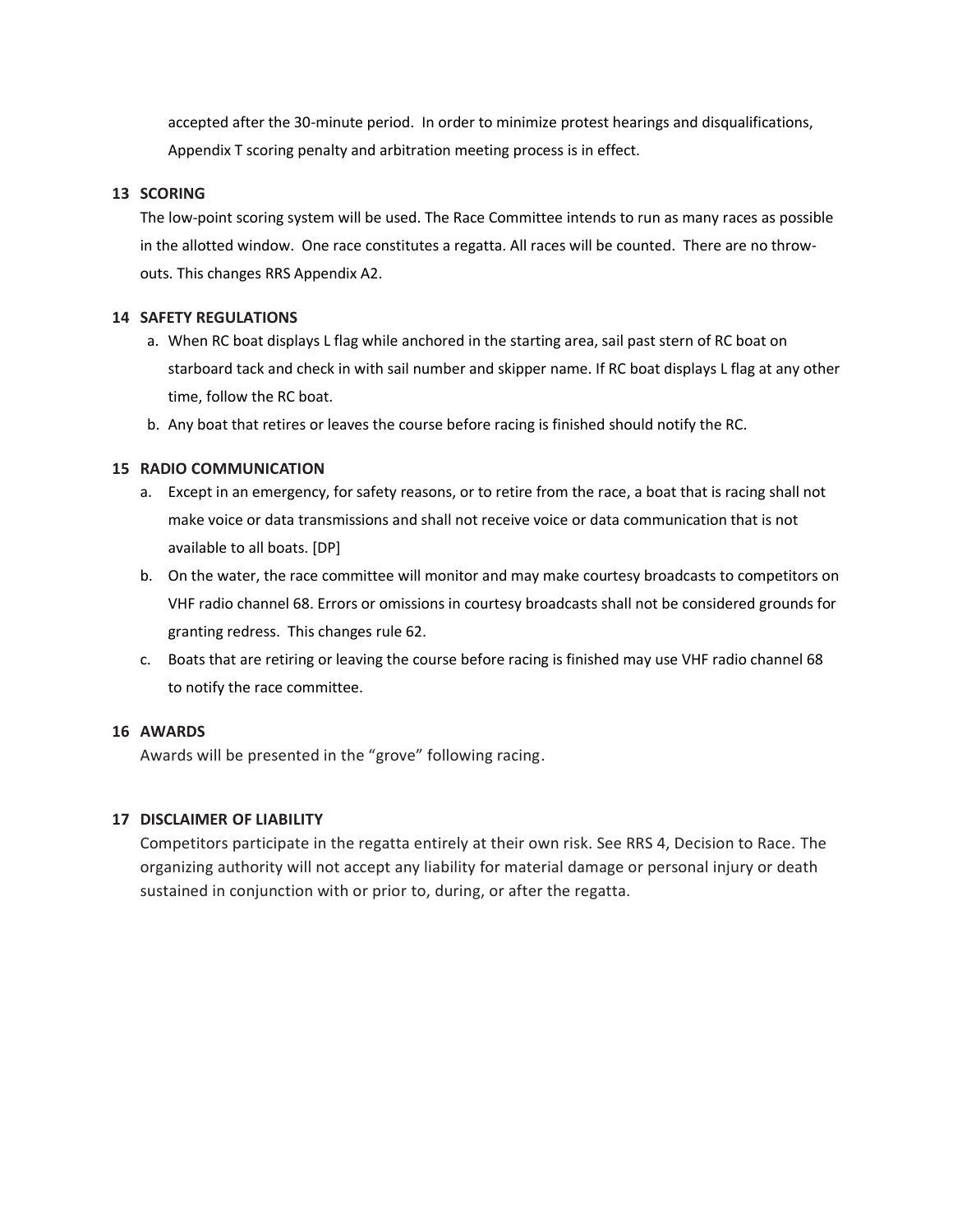